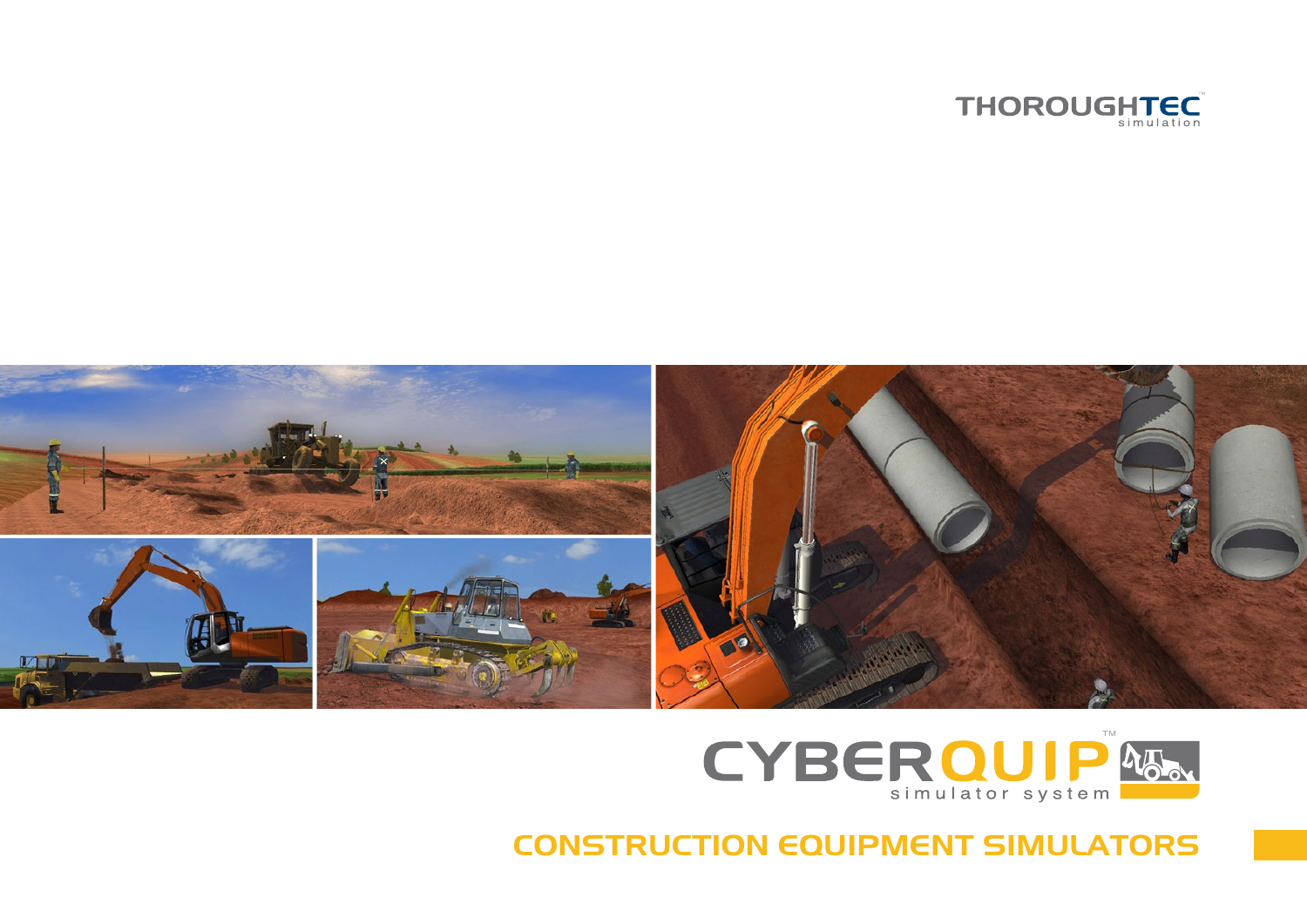# Simulators are an essential "part of our skills development programme and have prepared operators for the real world."



*Physically accurate vehicle cab* **>** *The trainee operator executes all driving, loading, hauling, grading, dozing and dumping tasks from a highly accurate replica of the cab interior. The seat is surrounded by fully functional controls including steering wheel, joysticks, switches, gauges, levers and pedals. The vehicle's functionality is customisable to match factory options.*



Poor operator skills and habits can have a significant impact on safety and productivity in construction operations.

CYBERQUIP construction simulators use cuttingedge simulator technology and highly sophisticated training techniques to rapidly develop and hone operators' skill and experience levels without exposing your equipment or operators to unnecessary risks or removing operating equipment from the production cycle.

ThoroughTec's high-fidelity simulators are true to the original vehicle in every way, from the ergonomics of the cab with authentic replication of the operator interface, to highly accurate behavioural

characteristics of the equipment being simulated. CYBERQUIP ADTs, backhoe loaders, bulldozers, graders and excavators operate in a high-fidelity 3D construction site where the operator can perform the full range of functions, interacting with artificially intelligent vehicles and workers. Dedicated areas are provided within the construction world to provide for the training of specific loading, hauling, dozing, excavating and grading tasks and emergency situations.

It's in this world that your operator will hone his or her skills and experience, so that your construction site operates as safely and productively as possible.

## A SIMULATED VEHICLE THAT LOOKS AND FEELS REAL

Operating a CYBERQUIP ADT, backhoe loader, bulldozer, grader or excavator is like operating the real vehicle, but without the high costs and inherent risks.

### *Authenticity and accuracy*

Every CYBERQUIP simulated cab makes use of original components and specifications to create an ergonomically correct and accurate replica of the original. All simulated vehicle behaviour dynamics, including those of vehicle, blade and boom articulation, sophisticated hydro-pneumatic suspension and continuous tracks are based on detailed mathematical models that use vehicle manufacturer specifications to provide accurate behavioural realism. As a result full

the operating tasks for each vehicle are an accurate reflection of reality.

*Highly customisable*

CYBERQUIP simulators are extremely accurate replications of the original vehicle, including custom procedural or operational features that have been included on the customer's own equipment. For example, with the inclusion of rear-view camera systems or additional lighting systems.

Any ADT, backhoe loader, bulldozer, grader and excavator model from any OEM manufacturer can be simulated, along with any OEM optional features.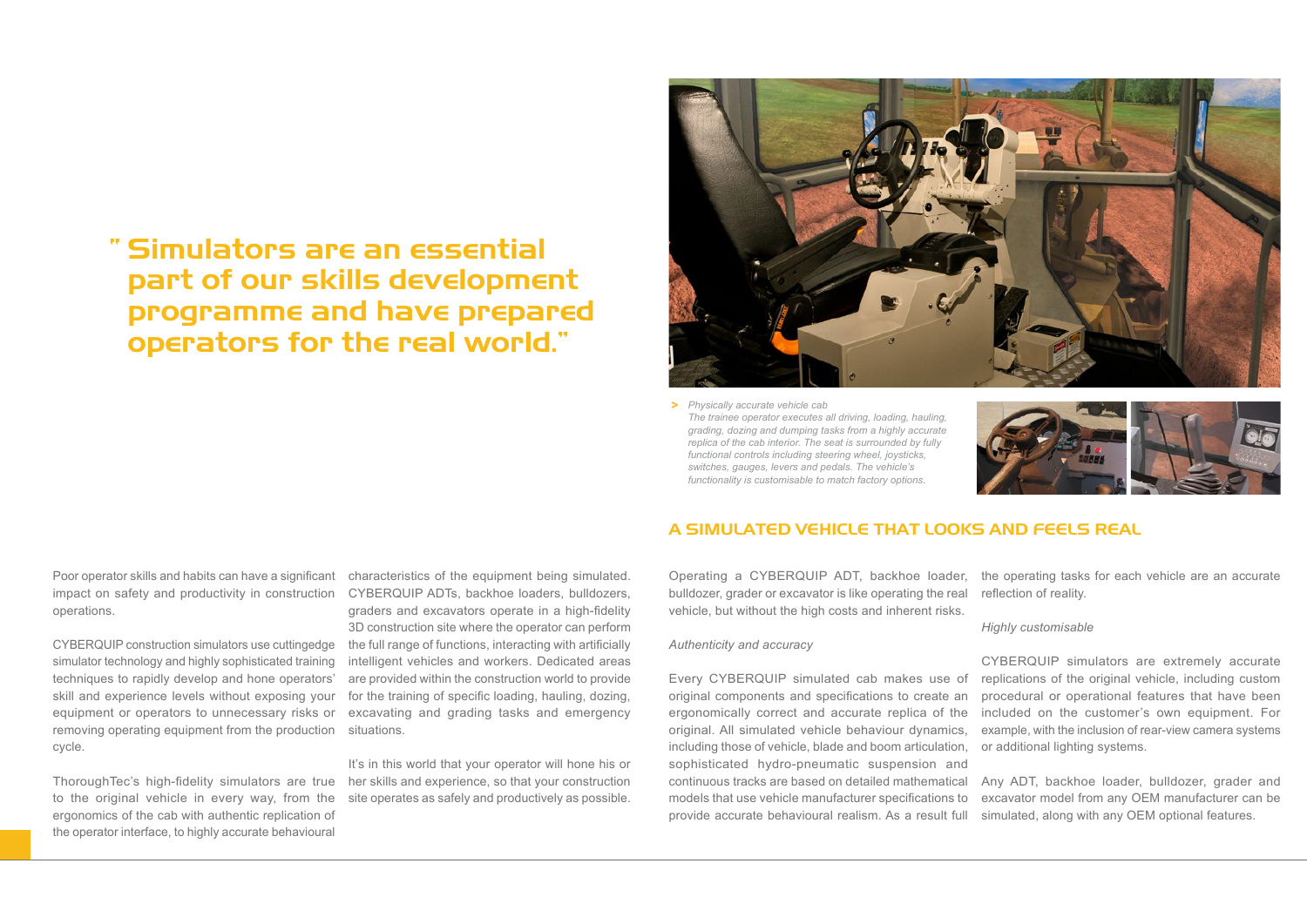

*Advanced vehicle behaviour models* **> > > >** *Variable world settings Advanced soil and terrain modelling* ThoroughTec Simulation uses advanced soil and terrain models to complement equipment simulation, such as deformable soil models for the vehicle dozing, grading and loading simulation, allowing realistic terrain interaction and fill factors. The traction properties of the terrain change according to the weather for a more authentic operating experience.

## PHYSICALLY ACCURATE VIRTUAL CONSTRUCTION WORLD

Trainee operators are immersed in an extensive highfidelity 3D construction site featuring full operating functionality, as well as artificially intelligent support equipment and construction workers commonly seen in such an environment. Advanced soil modelling is used for highly realistic interaction between the construction world and the vehicles.

The weather and time of day can be manipulated to cover various operating conditions, while world specific parameters and interactive events can be adjusted for broader operator experience.

The world has been modelled on a typical construction site, with all the appropriate working areas to test the operator with various scenarios and procedures.

All simulated vehicle behavioural dynamics are based on detailed mathematical models that use OEM specifications to provide realistic behavioural response of the machine to operator inputs. Complex physical interactions such as those involved in vehicle and boom articulation, continuous track and hydro-pneumatic suspension are simulated to an extremely high level of fidelity for realistic visual and tactile feedback during the entire length of the training situation.



- *Multiple configurable scenarios* Virtual worlds includes a number of load-haul-dump, excavating, dozing and grading exercises, each set in an appropriate area for the objective. This includes:
	- Hauling • Loading • Battering • Ramp construction
- Pipe laying
- Trench digging
- Trainees are introduced to a number of scenarios that they may encounter under real operating conditions. This includes:
	- Light levels (day or night) • Critical vehicle failures
	- Visibility (good, mist or fog) • Rubble spillage
	- Weather (rain, sun) • Automated ADT behaviour
	- Emergency situations patterns

# TRAINING AND EVALUATION TOOLS TO MAXIMISE SIMULATOR **EFFECTIVENESS**

• Handling of subterranean

boulders

Exercises can be configured to address various training requirements, including operations with different characteristics such as surface traction, sub-system failures such as transmission or steering system failures, and advanced emergency situations such as brake failures, engine fires or burst tyres.

The operator's exercises are continually monitored and recorded, as are instrumentation states, controls interaction, adherence to safety procedures, correct equipment handling techniques and response to emergency situations and failures. The instructor is able to continually monitor, in real time, controls and parameters such as vehicle and engine speed, selected gear, articulation angle and service brake position. At the end of each exercise, the instructor is provided with

a set of reports covering various aspects of operation. For example, a productivity report details quantifiable returns for each loading, hauling and dumping cycle, levelling accuracies, blade load and a summary of the productivity of the total exercise, including number of alignment attempts, time to load, mass of the load dumped, percentage of load dumped, as well as average tonnage and number of cycles per hour, are recorded. Operator evaluation is against a set of predefined checks for the cab type and is categorised into health and safety, machine use and productivity enhancement.

These performance reports provide a complete training and evaluation system for construction equipment operators.